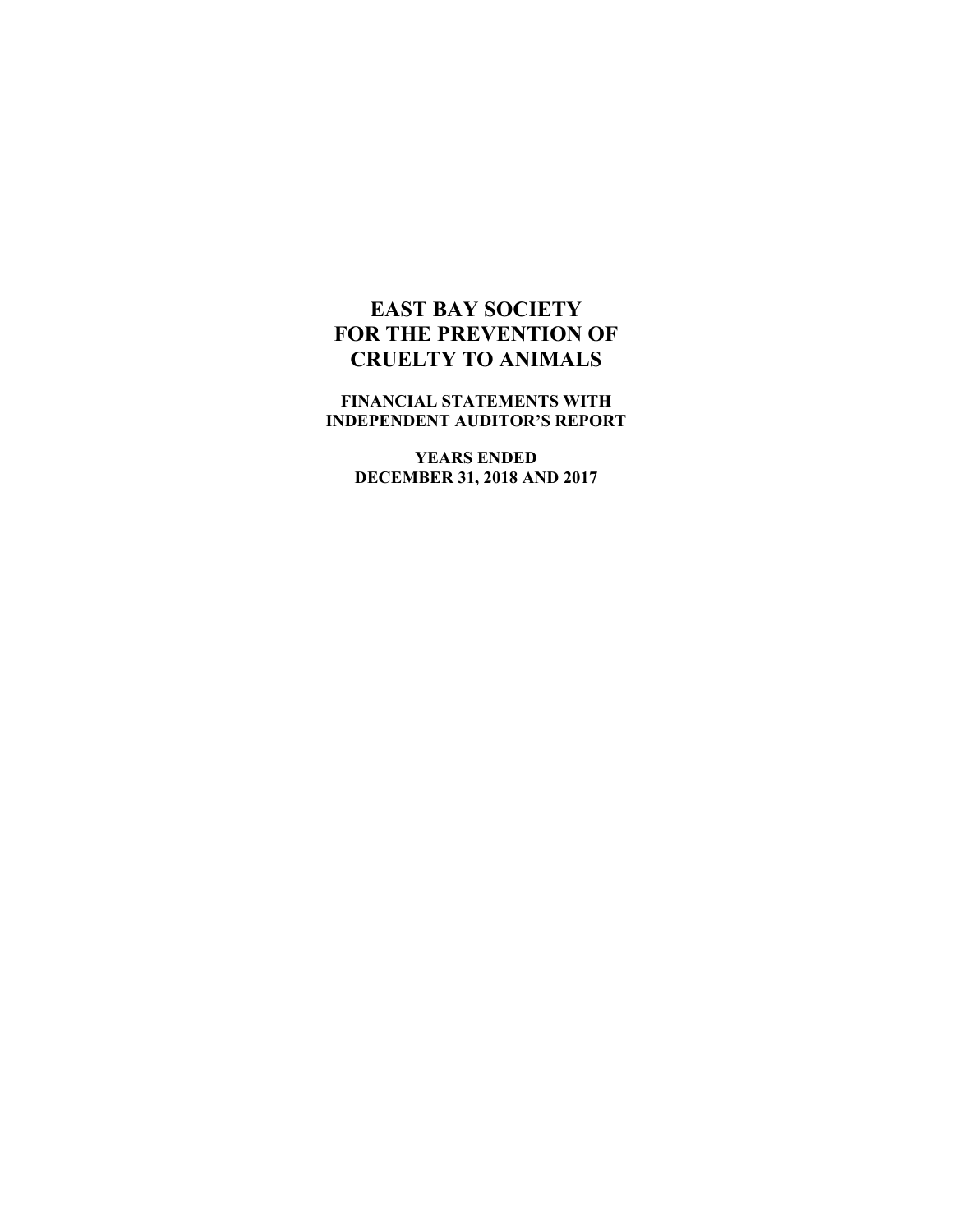

# **INDEPENDENT AUDITOR'S REPORT**

**Board of Directors East Bay Society for the Prevention of Cruelty to Animals Oakland, California** 

We have audited the accompanying statements of financial position of East Bay Society for the Prevention of Cruelty to Animals (Organization) as of December 31, 2018 and 2017, and the related statements of activities, functional expenses, and cash flows for the years then ended.

### **Management's Responsibility for the Financial Statements**

Management is responsible for the preparation and fair presentation of these financial statements in accordance with accounting principles generally accepted in the United States of America; this includes the design, implementation, and maintenance of internal control relevant to the preparation and fair presentation of financial statements that are free from material misstatement, whether due to fraud or error.

### **Auditor's Responsibility**

Our responsibility is to express an opinion on these financial statements based on our audits. We conducted our audits in accordance with auditing standards generally accepted in the United States of America. Those standards require that we plan and perform the audits to obtain reasonable assurance about whether the financial statements are free of material misstatement.

An audit involves performing procedures to obtain audit evidence about the amounts and disclosures in the financial statements. The procedures selected depend on the auditor's judgment, including the assessment of the risks of material misstatement of the financial statements, whether due to fraud or error. In making those risk assessments, the auditor considers internal control relevant to the Organization's preparation and fair presentation of the financial statements in order to design audit procedures that are appropriate in the circumstances, but not for the purpose of expressing an opinion on the effectiveness of the entity's internal control. Accordingly, we express no such opinion. An audit also includes evaluating the appropriateness of accounting policies used and the reasonableness of significant accounting estimates made by management, as well as evaluating the overall presentation of the financial statements.

We believe that the audit evidence we have obtained is sufficient and appropriate to provide a basis for our audit opinion.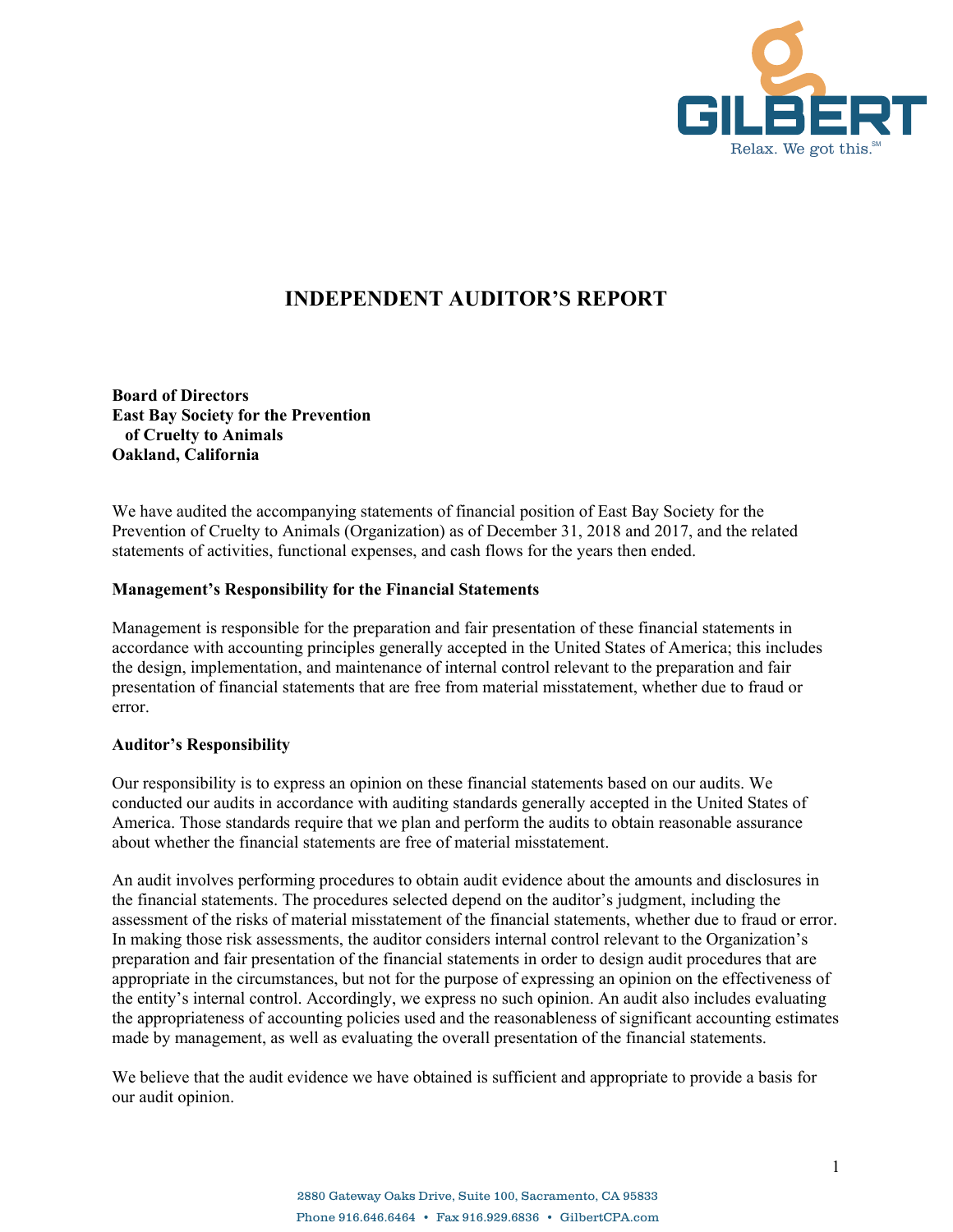Board of Directors East Bay Society for the Prevention of Cruelty to Animals Page two

## **Opinion**

In our opinion, the financial statements referred to above present fairly, in all material respects, the financial position of East Bay Society for the Prevention of Cruelty to Animals as of December 31, 2018 and 2017, and the changes in its net assets and its cash flows for the years then ended in accordance with accounting principles generally accepted in the United States of America.

Callet Association, Inc.

**GILBERT ASSOCIATES, INC. Sacramento, California** 

**May 20, 2019**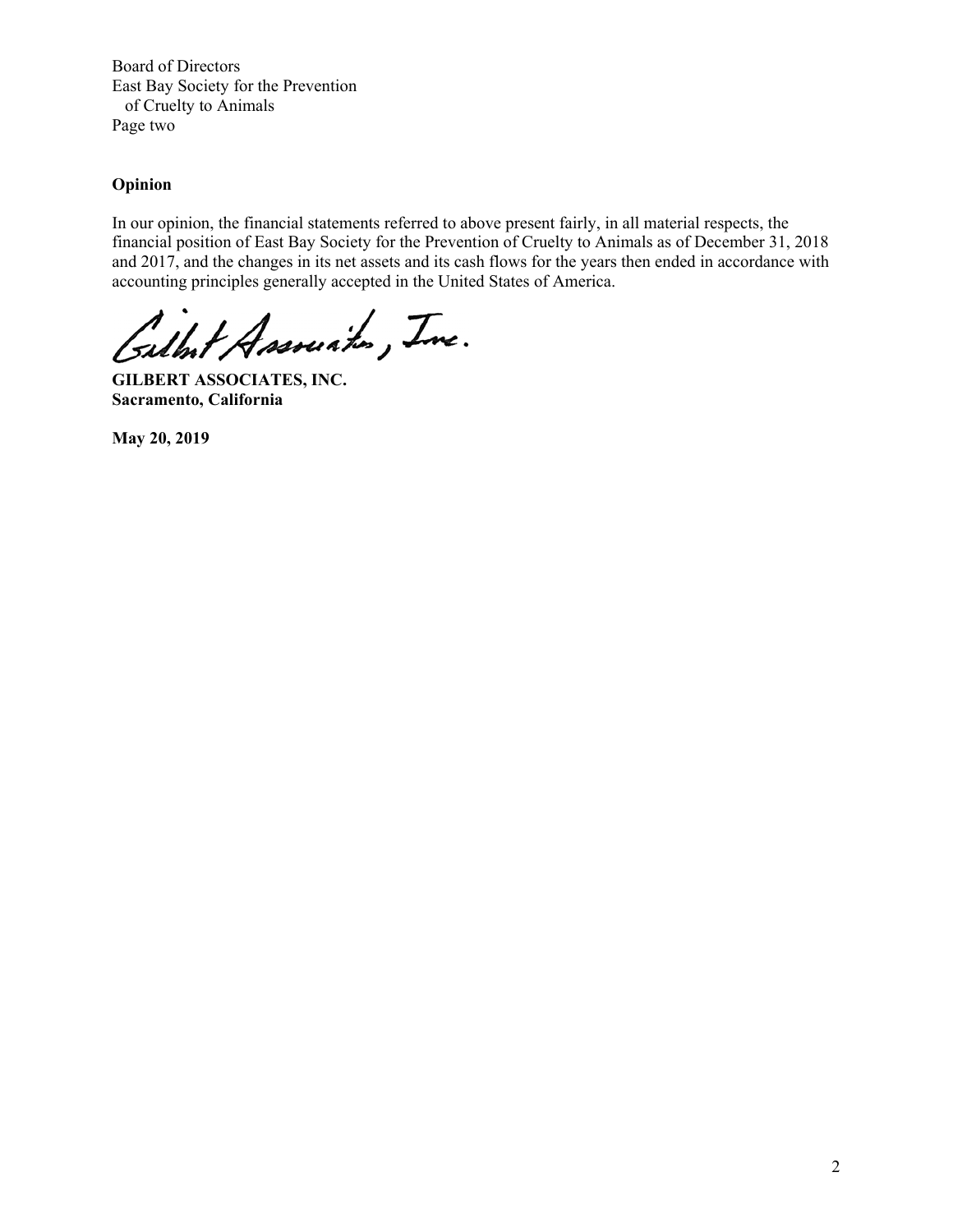## **STATEMENTS OF FINANCIAL POSITION DECEMBER 31, 2018 AND 2017**

|                                             | 2018          | <u>2017</u>   |
|---------------------------------------------|---------------|---------------|
| <b>ASSETS</b>                               |               |               |
| <b>CURRENT ASSETS:</b>                      |               |               |
| Cash and cash equivalents                   | \$<br>707,278 | \$<br>755,108 |
| Accounts receivable, net                    | 30,357        | 25,244        |
| Current portion of contributions receivable | 1,175,466     | 522,595       |
| Inventories                                 | 97,808        | 109,987       |
| Prepaid expenses                            | 126,681       | 89,121        |
| Total current assets                        | 2,137,590     | 1,502,055     |
| <b>INVESTMENTS</b>                          | 14,821,566    | 17,793,858    |
| PROPERTY AND EQUIPMENT, Net                 | 12,828,684    | 13,383,449    |
| <b>CONTRIBUTIONS RECEIVABLE, Net</b>        | 305,894       | 477,656       |
| <b>SPLIT-INTEREST AGREEMENT ASSETS</b>      | 852,451       | 1,152,066     |
| <b>TOTAL ASSETS</b>                         | \$30,946,185  | \$ 34,309,084 |
| <b>LIABILITIES AND NET ASSETS</b>           |               |               |
| <b>CURRENT LIABILITIES:</b>                 |               |               |
| Accounts payable                            | \$<br>132,384 | \$<br>229,548 |
| Accrued expenses and other liabilities      | 653,123       | 611,704       |
| Current portion of debt                     | 8,427,249     | 8,546,033     |
| Total current liabilities                   | 9,212,756     | 9,387,285     |
| <b>DEBT, Net</b>                            | 500,000       | 500,000       |
| <b>Total liabilities</b>                    | 9,712,756     | 9,887,285     |
| <b>NET ASSETS:</b>                          |               |               |
| Without donor restrictions                  | 19,306,604    | 22,079,585    |
| With donor restrictions                     | 1,926,825     | 2,342,214     |
| Total net assets                            | 21,233,429    | 24,421,799    |
| <b>TOTAL LIABILITIES AND NET ASSETS</b>     | \$30,946,185  | \$ 34,309,084 |

The accompanying notes are an integral part of these financial statements. 3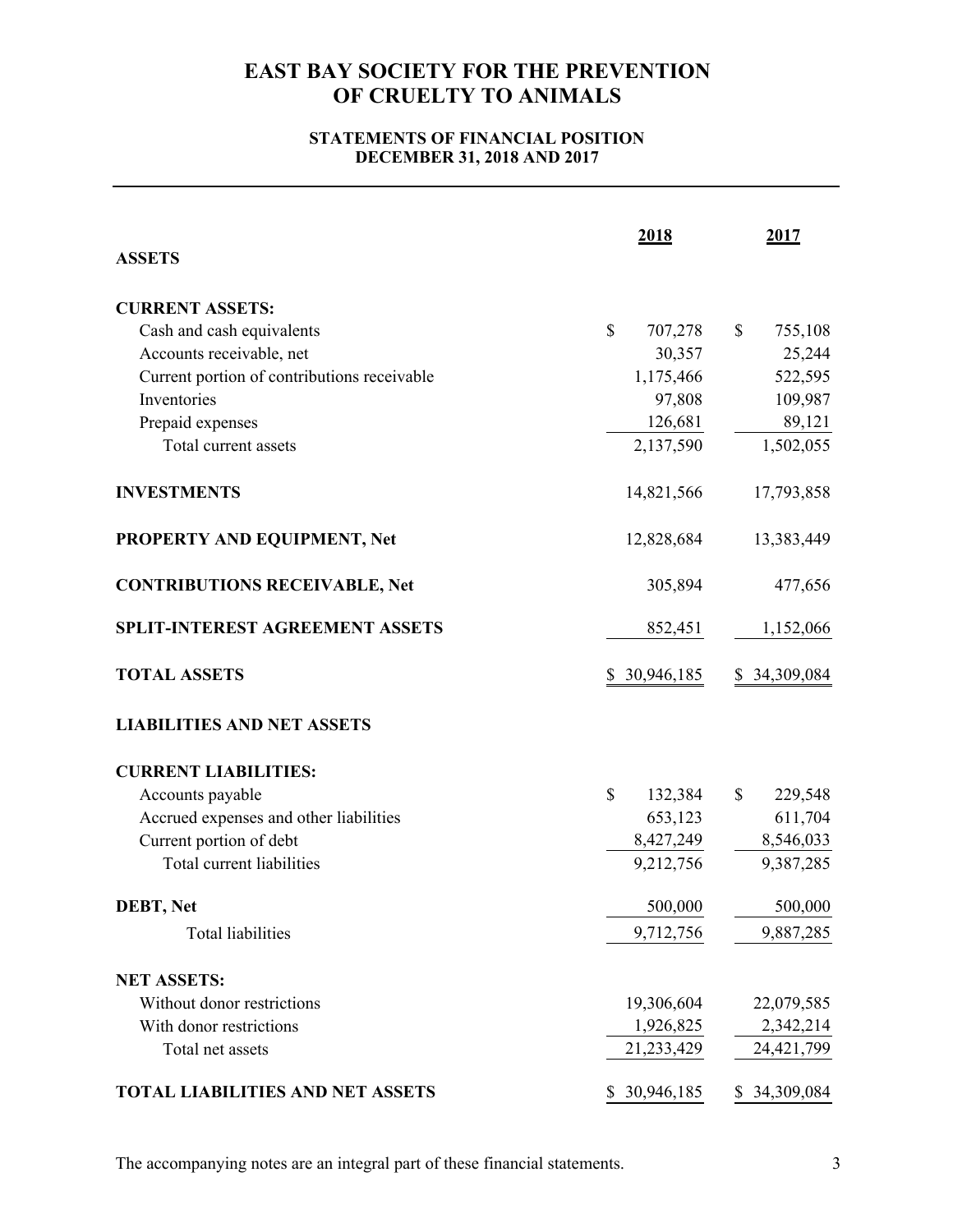#### **STATEMENTS OF ACTIVITIES (Page 1 of 2) YEARS ENDED DECEMBER 31, 2018 AND 2017**

|                                                              | 2018            | 2017            |
|--------------------------------------------------------------|-----------------|-----------------|
| <b>NET ASSETS WITHOUT DONOR RESTRICTIONS:</b>                |                 |                 |
| REVENUES AND SUPPORT:                                        |                 |                 |
| Program revenues:                                            |                 |                 |
| Veterinary services                                          | \$<br>3,715,544 | 3,776,644<br>\$ |
| Less: Discounts for free and reduced fee veterinary services | (699,269)       | (702, 593)      |
| Veterinary services, net                                     | 3,016,275       | 3,074,051       |
| Shelter and adoption services                                | 764,642         | 702,475         |
| Total program revenue                                        | 3,780,917       | 3,776,526       |
| Public support:                                              |                 |                 |
| <b>Bequests</b>                                              | 1,264,861       | 861,074         |
| Contributions                                                | 2,538,896       | 2,679,812       |
| Net assets released from restrictions                        | 183,075         | 7,744           |
| Total public support                                         | 3,986,832       | 3,548,630       |
| Other income:                                                |                 |                 |
| Investment income (loss)                                     | (579, 578)      | 2,484,527       |
| Rental income                                                | 73,740          | 73,740          |
| Other income                                                 | 13,234          | 75              |
| Total other income                                           | (492, 604)      | 2,558,342       |
| Total revenues and support                                   | 7,275,145       | 9,883,498       |
| <b>EXPENSES:</b>                                             |                 |                 |
| Program services:                                            |                 |                 |
| Shelter and adoption services                                | 4,509,082       | 4,644,138       |
| Veterinary services                                          | 4,013,209       | 4,282,092       |
| Total program services                                       | 8,522,291       | 8,926,230       |
| Supporting services:                                         |                 |                 |
| Fundraising                                                  | 805,430         | 713,116         |
| General and administrative                                   | 720,405         | 898,657         |
| Total supporting services                                    | 1,525,835       | 1,611,773       |
| Total expenses                                               | 10,048,126      | 10,538,003      |
| DECREASE IN NET ASSETS WITHOUT DONOR                         |                 |                 |
| <b>RESTRICTIONS</b>                                          | (2,772,981)     | (654, 505)      |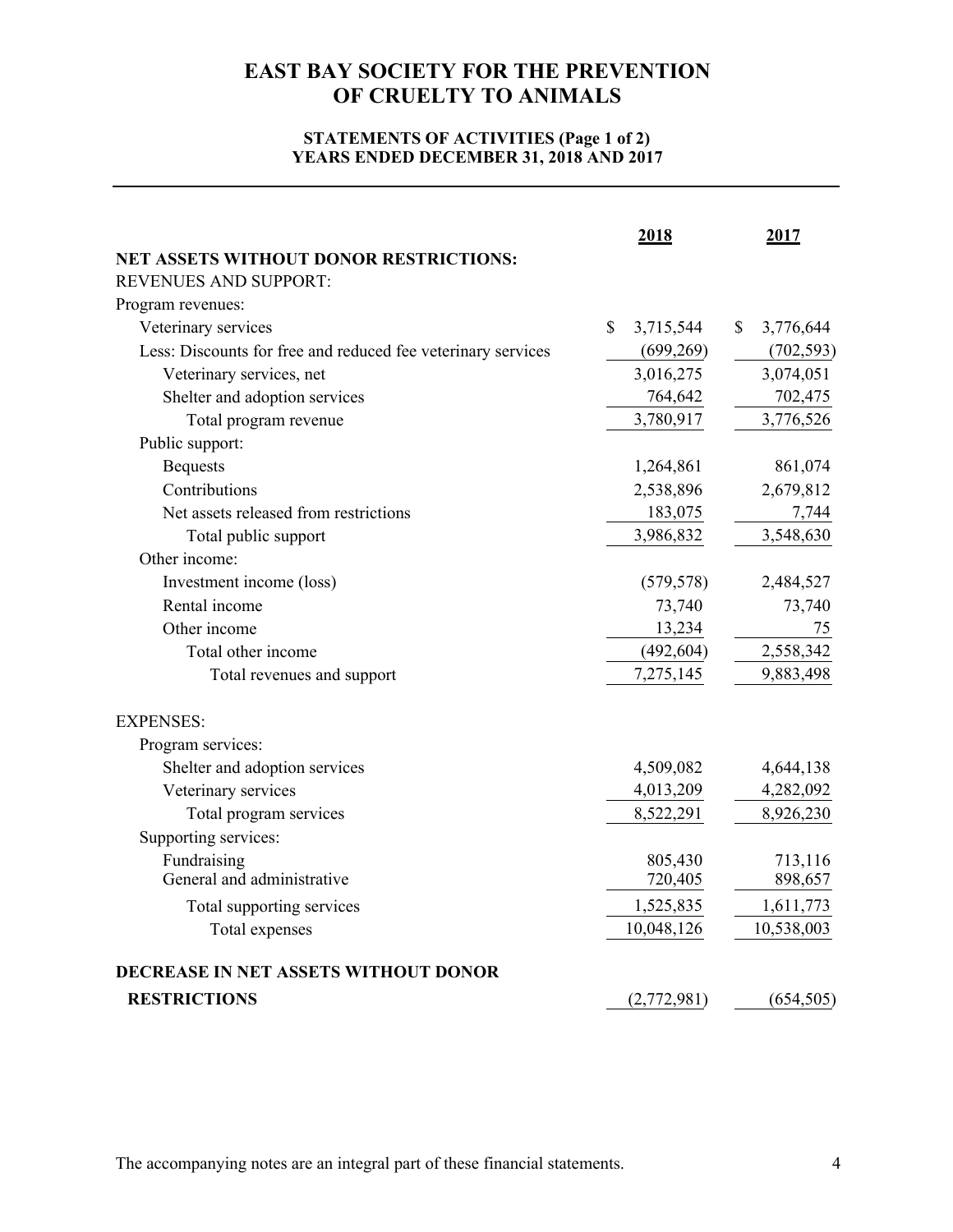#### **STATEMENTS OF ACTIVITIES (Page 2 of 2) YEARS ENDED DECEMBER 31, 2018 AND 2017**

|                                                    | 2018               | 2017         |
|----------------------------------------------------|--------------------|--------------|
| <b>NET ASSETS WITH DONOR RESTRICTIONS:</b>         |                    |              |
| Contributions                                      | 1,225              | 634,038      |
| Change in value of split-interest agreement assets | (233, 539)         | (251, 977)   |
| Net assets released from restrictions              | (183, 075)         | (7, 744)     |
| <b>INCREASE (DECREASE) IN NET ASSETS WITH</b>      |                    |              |
| <b>DONOR RESTRICTIONS</b>                          | (415,389)          | 374,317      |
| <b>DECREASE IN NET ASSETS</b>                      | (3,188,370)        | (280, 188)   |
| <b>NET ASSETS, Beginning of Year</b>               | 24,421,799         | 24,701,987   |
| <b>NET ASSETS, End of Year</b>                     | 21, 233, 429<br>S. | \$24,421,799 |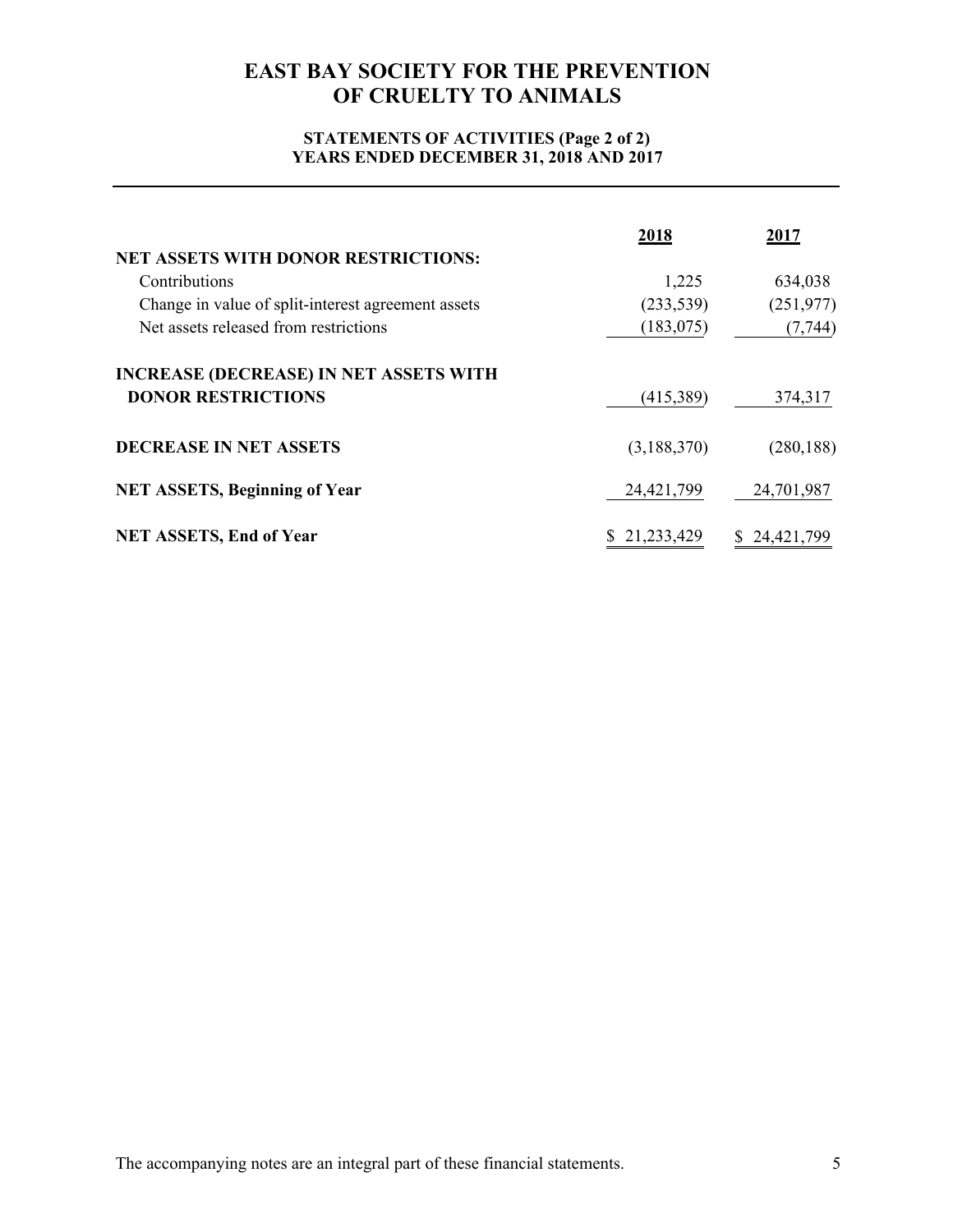## **STATEMENT OF FUNCTIONAL EXPENSES YEAR ENDED DECEMBER 31, 2018**

|                            |                                            | <b>Program Services</b>   |                          | <b>Supporting Services</b>           |                            |
|----------------------------|--------------------------------------------|---------------------------|--------------------------|--------------------------------------|----------------------------|
|                            | <b>Shelter and</b><br>adoption<br>services | Veterinary<br>services    | <b>Fundraising</b>       | <b>General</b> and<br>administrative | <b>Total</b>               |
| <b>Salaries</b>            | $\mathbf S$<br>1,959,172                   | $\mathbb{S}$<br>1,992,636 | $\mathcal{S}$<br>214,387 | $\mathbb{S}$<br>484,873              | $\mathcal{S}$<br>4,651,068 |
| Payroll taxes and benefits | 584,839                                    | 466,768                   | 66,979                   | 82,173                               | 1,200,759                  |
| Supplies                   | 266,680                                    | 727,159                   | 1,253                    | 4,397                                | 999,489                    |
| Depreciation               | 506,873                                    | 119,999                   | 5,601                    | 5,846                                | 638,319                    |
| Outside services           | 123,980                                    | 263,491                   | 1,546                    | 1,615                                | 390,632                    |
| Occupancy                  | 222,232                                    | 110,947                   | 2,211                    | 836                                  | 336,226                    |
| Printing and postage       | 15,794                                     | 13,249                    | 288,504                  | 586                                  | 318,133                    |
| Interest expense           | 249,034                                    | 62,258                    |                          |                                      | 311,292                    |
| Repair and maintenance     | 170,836                                    | 49,695                    | 1,838                    | 10,406                               | 232,775                    |
| Professional fees          | 66,626                                     | 13,391                    | 47,429                   | 53,180                               | 180,626                    |
| <b>Bank</b> charges        | 20,911                                     | 71,609                    | 43,026                   | 33,653                               | 169,199                    |
| Insurance                  | 88,159                                     | 24,455                    | 1,142                    | 1,192                                | 114,948                    |
| Non-depreciable            |                                            |                           |                          |                                      |                            |
| equipment                  | 44,446                                     | 26,677                    | 34,045                   | 6,427                                | 111,595                    |
| Outreach services          | 89,488                                     | 379                       |                          |                                      | 89,867                     |
| Events                     | 24,916                                     |                           | 56,504                   |                                      | 81,420                     |
| Advertising                | 25,157                                     | 25,157                    |                          |                                      | 50,314                     |
| Miscellaneous expense      | 49,939                                     | 45,339                    | 40,965                   | 35,221                               | 171,464                    |
| Total                      | 4,509,082<br>S                             | \$<br>4,013,209           | $\mathcal{S}$<br>805,430 | \$<br>720,405                        | 10,048,126<br>\$.          |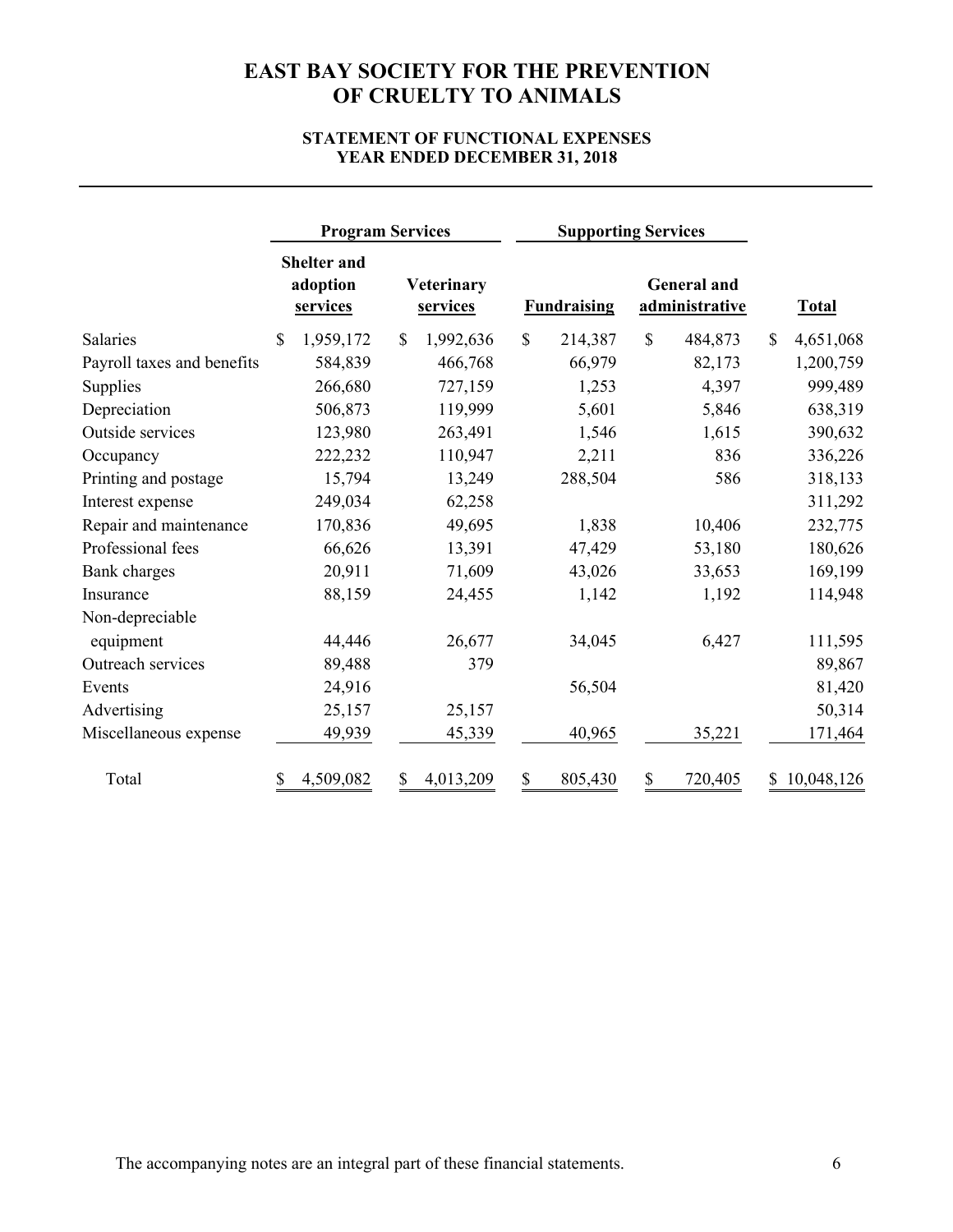## **STATEMENT OF FUNCTIONAL EXPENSES YEAR ENDED DECEMBER 31, 2017**

|                            |                                            | <b>Program Services</b>   |                          | <b>Supporting Services</b>           |                 |
|----------------------------|--------------------------------------------|---------------------------|--------------------------|--------------------------------------|-----------------|
|                            | <b>Shelter and</b><br>adoption<br>services | Veterinary<br>services    | <b>Fundraising</b>       | <b>General</b> and<br>administrative | <b>Total</b>    |
| Salaries                   | \$<br>2,228,249                            | $\mathbb{S}$<br>1,888,341 | $\mathcal{S}$<br>175,228 | $\mathbb{S}$<br>515,606              | \$<br>4,807,424 |
| Payroll taxes and benefits | 608,337                                    | 564,994                   | 42,611                   | 101,930                              | 1,317,872       |
| Supplies                   | 217,849                                    | 853,605                   | 1,357                    | 17,537                               | 1,090,348       |
| Depreciation               | 511,621                                    | 116,143                   | 6,063                    | 6,328                                | 640,155         |
| Outside services           | 117,014                                    | 398,267                   | 1,419                    | 1,481                                | 518,181         |
| Occupancy                  | 217,971                                    | 120,152                   | 2,100                    | 2,197                                | 342,420         |
| Printing and postage       | 6,786                                      | 3,734                     | 262,810                  | 22,037                               | 295,367         |
| Interest expense           | 186,656                                    | 46,664                    |                          |                                      | 233,320         |
| Repair and maintenance     | 142,864                                    | 38,803                    | 1,615                    | 3,008                                | 186,290         |
| Professional fees          | 42,466                                     | 26,756                    | 57,859                   | 161,707                              | 288,788         |
| <b>Bank</b> charges        | 25,897                                     | 77,273                    | 37,790                   | 35,108                               | 176,068         |
| Insurance                  | 77,621                                     | 21,608                    | 1,000                    | 1,043                                | 101,272         |
| Non-depreciable            |                                            |                           |                          |                                      |                 |
| equipment                  | 47,571                                     | 39,975                    | 37,177                   | 5,050                                | 129,773         |
| Outreach services          | 115,350                                    | 19                        |                          |                                      | 115,369         |
| Events                     | 15,229                                     | 6,771                     | 36,348                   |                                      | 58,348          |
| Advertising                | 18,925                                     | 18,929                    |                          |                                      | 37,854          |
| Miscellaneous expense      | 63,732                                     | 60,058                    | 49,739                   | 25,625                               | 199,154         |
| Total                      | 4,644,138<br>\$                            | \$<br>4,282,092           | \$<br>713,116            | \$<br>898,657                        | 10,538,003<br>S |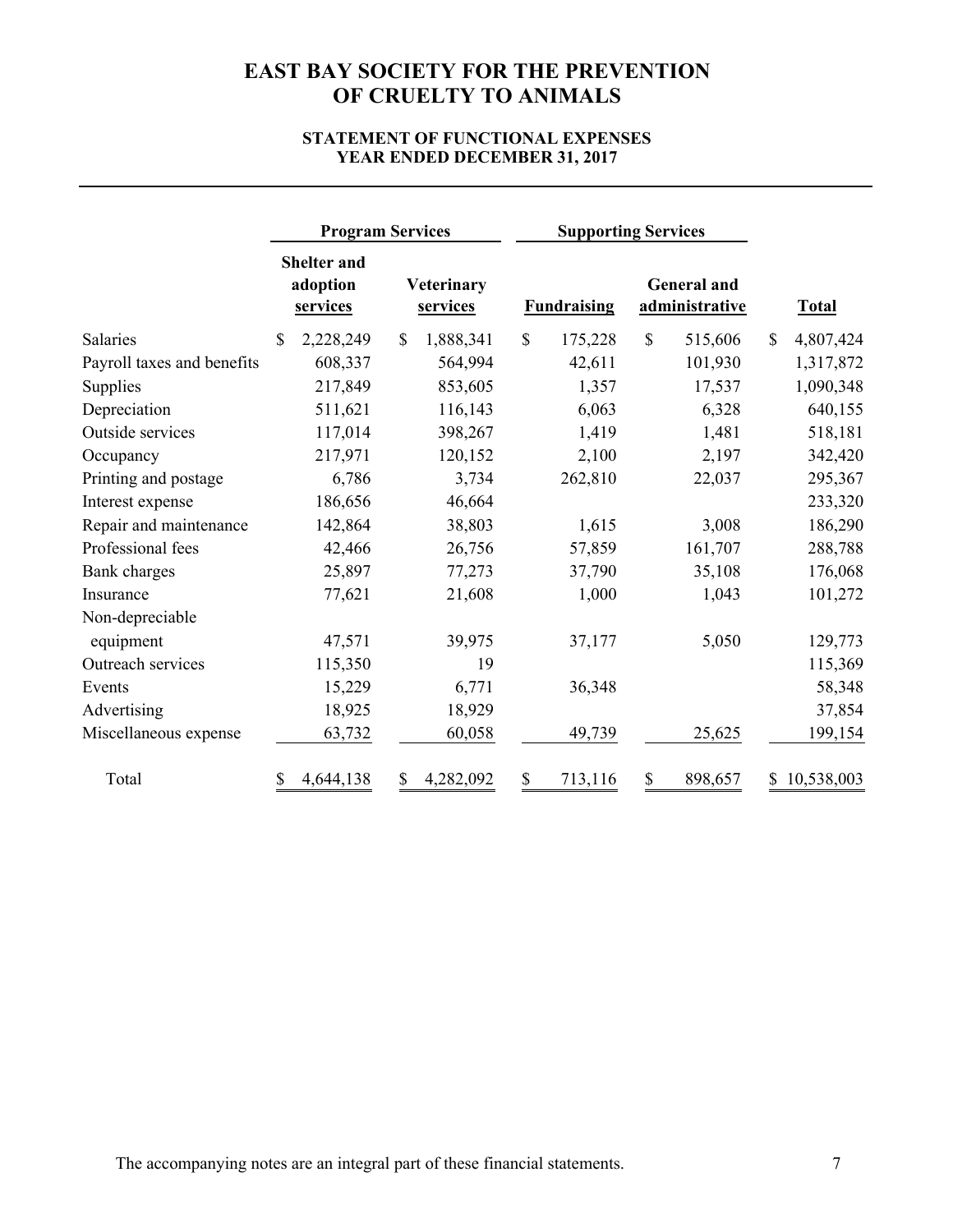## **STATEMENTS OF CASH FLOWS YEARS ENDED DECEMBER 31, 2018 AND 2017**

|                                                                |              | <u>2018</u> | 2017             |
|----------------------------------------------------------------|--------------|-------------|------------------|
| <b>CASH FLOWS FROM OPERATING ACTIVITIES:</b>                   |              |             |                  |
| Decrease in net assets                                         | \$           | (3,188,370) | \$<br>(280, 188) |
| Reconciliation to net cash and cash equivalents                |              |             |                  |
| used by operating activities:                                  |              |             |                  |
| Depreciation                                                   |              | 638,319     | 640,155          |
| Receipt of donated investments                                 |              | (64,050)    | (8,398)          |
| Net realized and unrealized (gain) loss on investments         |              | 1,019,126   | (2,019,766)      |
| Net loss on disposal of assets                                 |              | 146         |                  |
| Changes in:                                                    |              |             |                  |
| Accounts receivable                                            |              | (5,113)     | (483)            |
| Inventories                                                    |              | 12,179      | (13, 658)        |
| Prepaid expenses                                               |              | (37,560)    | 68,871           |
| Contributions receivable                                       |              | (481, 109)  | (222, 604)       |
| Split-interest agreement assets                                |              | 299,615     | 251,977          |
| Accounts payable                                               |              | (97, 164)   | 54,668           |
| Accrued expenses and other liabilities                         |              | 41,419      | (35,906)         |
| Net cash and cash equivalents used by operating activities     |              | (1,862,562) | (1, 565, 332)    |
| <b>CASH FLOWS FROM INVESTING ACTIVITIES:</b>                   |              |             |                  |
| Purchases of investments                                       |              | (405,716)   | (6,960,509)      |
| Proceeds from sale of investments                              |              | 2,422,932   | 8,460,129        |
| Purchases of property and equipment                            |              | (83,700)    | (103, 108)       |
| Net cash and cash equivalents provided by investing activities |              | 1,933,516   | 1,396,512        |
| <b>CASH FLOWS FROM FINANCING ACTIVITIES:</b>                   |              |             |                  |
| Proceeds from line of credit                                   |              | 347,792     | 286,879          |
| Payment on line of credit                                      |              | (466, 576)  | (386, 559)       |
| Net cash and cash equivalents used by financing activities     |              | (118, 784)  | (99,680)         |
| DECREASE IN CASH AND CASH EQUIVALENTS                          |              | (47, 830)   | (268, 500)       |
| <b>CASH AND CASH EQUIVALENTS, Beginning of Year</b>            |              | 755,108     | 1,023,608        |
| <b>CASH AND CASH EQUIVALENTS, End of Year</b>                  | \$           | 707,278     | \$<br>755,108    |
| <b>SUPPLEMENTAL ACTIVITY:</b>                                  |              |             |                  |
| Cash paid for interest                                         | \$           | 311,292     | \$<br>233,320    |
| <b>NON-CASH ACTIVITY:</b>                                      |              |             |                  |
| Long-term debt converted into line of credit                   | $\mathbb{S}$ | 250,000     | \$               |

The accompanying notes are an integral part of these financial statements. 8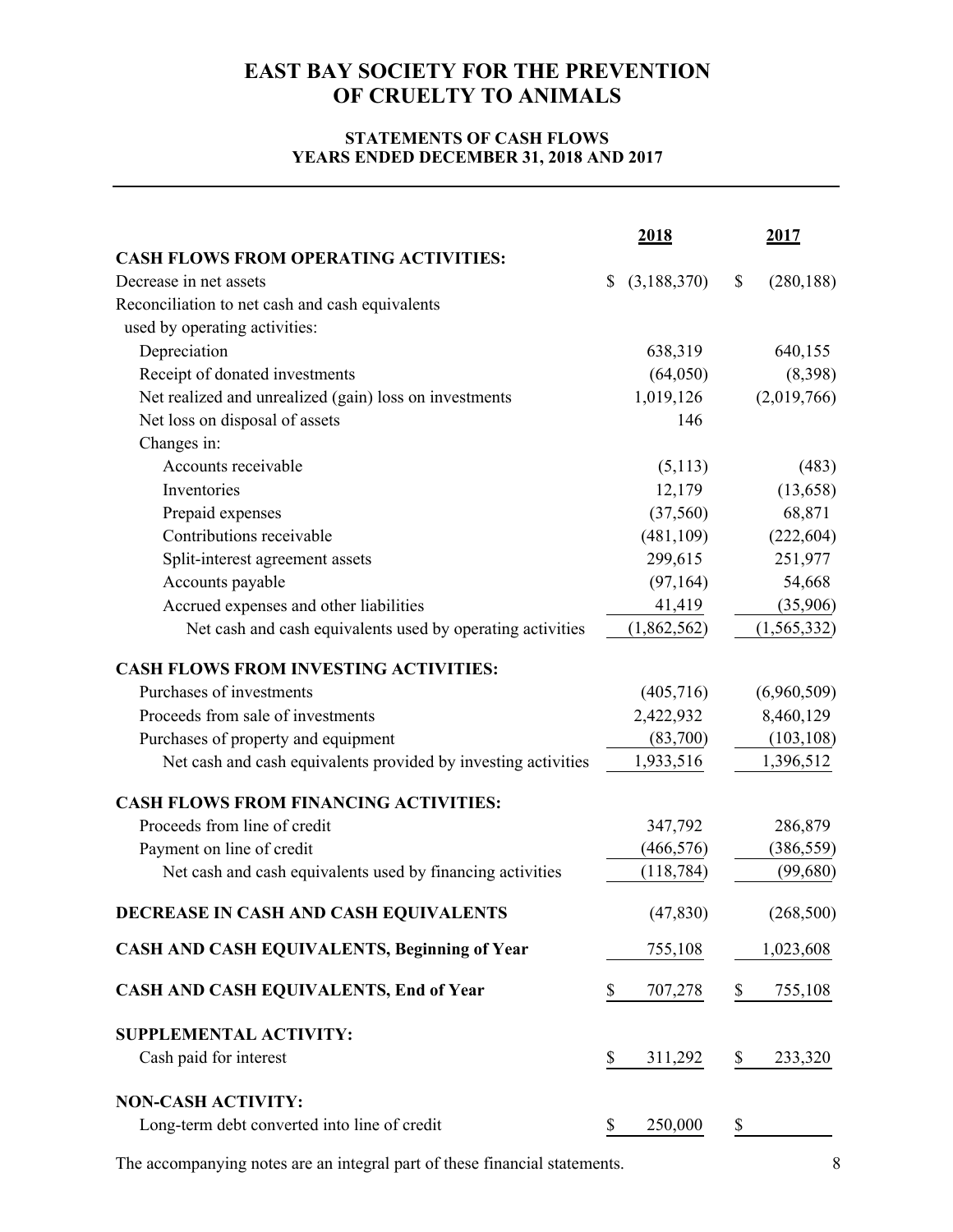### **NOTES TO FINANCIAL STATEMENTS DECEMBER 31, 2018 AND 2017**

### **1. ORGANIZATION AND OPERATIONS**

Founded in 1874, East Bay Society for the Prevention of Cruelty to Animals (Organization) is a nonprofit organization committed to the welfare of cats and dogs in Alameda and Contra Costa Counties. The Organization strives to eliminate animal cruelty, neglect and overpopulation by providing programs, education and resources at three locations to support people and companion animals. The Organization offers pet adoptions, spay and neuter, a full-service public veterinary clinic, foster care, dog training, humane education programs, volunteer opportunities and a variety of other services.

### **2. SIGNIFICANT ACCOUNTING POLICIES**

**Basis of accounting and financial statement presentation** – The financial statements are prepared on the accrual basis of accounting and in conformity with professional standards applicable to notfor-profit entities. The Organization reports information regarding its financial position and activities according to two classes of net assets: *without donor restrictions and with donor restrictions*.

**Revenue recognition** – Private grants and contributions are recognized in full when received or unconditionally promised, in accordance with professional standards. All contributions are considered available for unrestricted use unless specifically restricted by donors for future periods or specific purposes. Donor-restricted amounts are reported as increases in net assets with donor restrictions. Net assets with donor restrictions become unrestricted and are reported in the statements of activities as net assets released from restrictions when the time restrictions expire or the contributions are used for the restricted purpose. Contributions with donor restrictions whose restrictions are met in the same reporting period are shown as unrestricted. Net assets with donor restrictions also includes those whose use by the Organization is restricted by donor-imposed stipulations that neither expire by the passage of time nor can be fulfilled and removed by the actions of the Organization.

Bequests are recognized when estates are settled and the amounts can be reasonably estimated. Bequests on unsettled estates are considered conditional promises to give, because the amounts cannot be reasonably estimated and the dates of distribution are unknown. Bequests receivable represent those amounts for which both amount and timing of payment is known.

Veterinary, shelter and adoption services are recognized when the services occur.

**Cash and cash equivalents** – For financial statement purposes, the Organization considers investments with an initial maturity of three months or less to be cash equivalents, unless held for long-term purposes.

The Organization minimizes credit risk associated with cash by periodically evaluating the credit quality of its primary financial institutions. The balance at times may exceed federally insured limits. The Organization has not experienced any losses in such accounts and management believes the Organization is not exposed to any significant credit risk related to cash.

**Inventories** consist of medications and medical supplies, and are stated at the lower of cost (firstin, first-out) or market.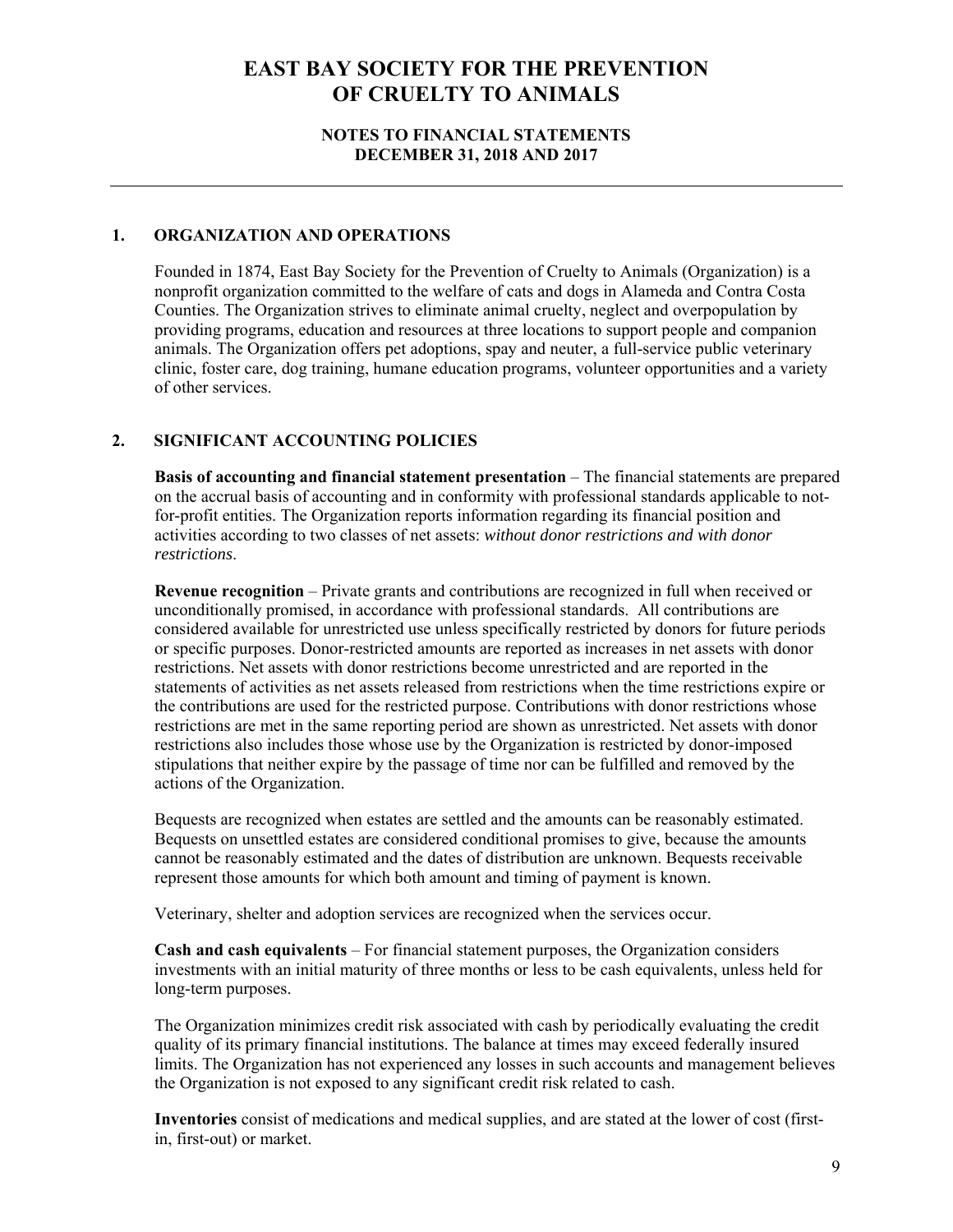### **NOTES TO FINANCIAL STATEMENTS DECEMBER 31, 2018 AND 2017**

**Investments** are stated at fair value and include money market funds that are held for long-term purposes.

**Property and equipment** is stated at cost or, if donated, at fair market value as of the date of donation. The Organization capitalizes all expenditures for property and equipment in excess of \$1,000. Depreciation is computed using the straight-line method over estimated useful lives of individual assets ranging from 5 to 50 years.

**Split-interest agreement assets** are stated at fair value.

**Functional allocation of expenses** – The costs of providing the program and supporting services have been summarized on a functional basis in the statements of activities and of functional expenses. Shelter, adoption, and veterinary service expenses, repair and maintenance, utilities and outside services have been allocated based on square footage. Personnel expenses are allocated based on employees' time incurred. All other expenses are allocated based on usage of resources.

**Income taxes** – The Organization is publicly supported and exempt from income taxes under Internal Revenue Code Section  $501(c)(3)$  and corresponding California state codes.

**Fair value measurements** – Fair value is a market-based measurement, not an entity-specific measurement. For some assets and liabilities, observable market transactions or market information might be available. For other assets and liabilities, observable market transactions and market information might not be available. However, the objective of a fair value measurement in both cases is the same – to estimate the price at which an orderly transaction to sell the asset or to transfer the liability would take place between market participants at the measurement date under current market conditions (that is, an exit price at the measurement date from the perspective of a market participant that holds the asset or owes the liability). In order to increase consistency and comparability in fair value measurements, a fair value hierarchy that prioritizes observable and unobservable inputs is used to measure fair value into three broad levels, as follows:

| Level 1 Inputs | Unadjusted quoted prices in active markets that are accessible at the<br>measurement date for identical assets or liabilities. |
|----------------|--------------------------------------------------------------------------------------------------------------------------------|
| Level 2 Inputs | Inputs other than quoted prices in active markets that are observable either<br>directly or indirectly.                        |

Level 3 Inputs Unobservable inputs for the asset or liability.

When a price for an identical asset or liability is not observable, a reporting entity measures fair value using another valuation technique that maximizes the use of relevant observable inputs and minimizes the use of unobservable inputs. Because fair value is a market-based measurement, it is measured using the assumptions that market participants would use when pricing the asset or liability, including assumptions about risk. As a result, a reporting entity's intention to hold an asset or to settle or otherwise fulfill a liability is not relevant when measuring fair value.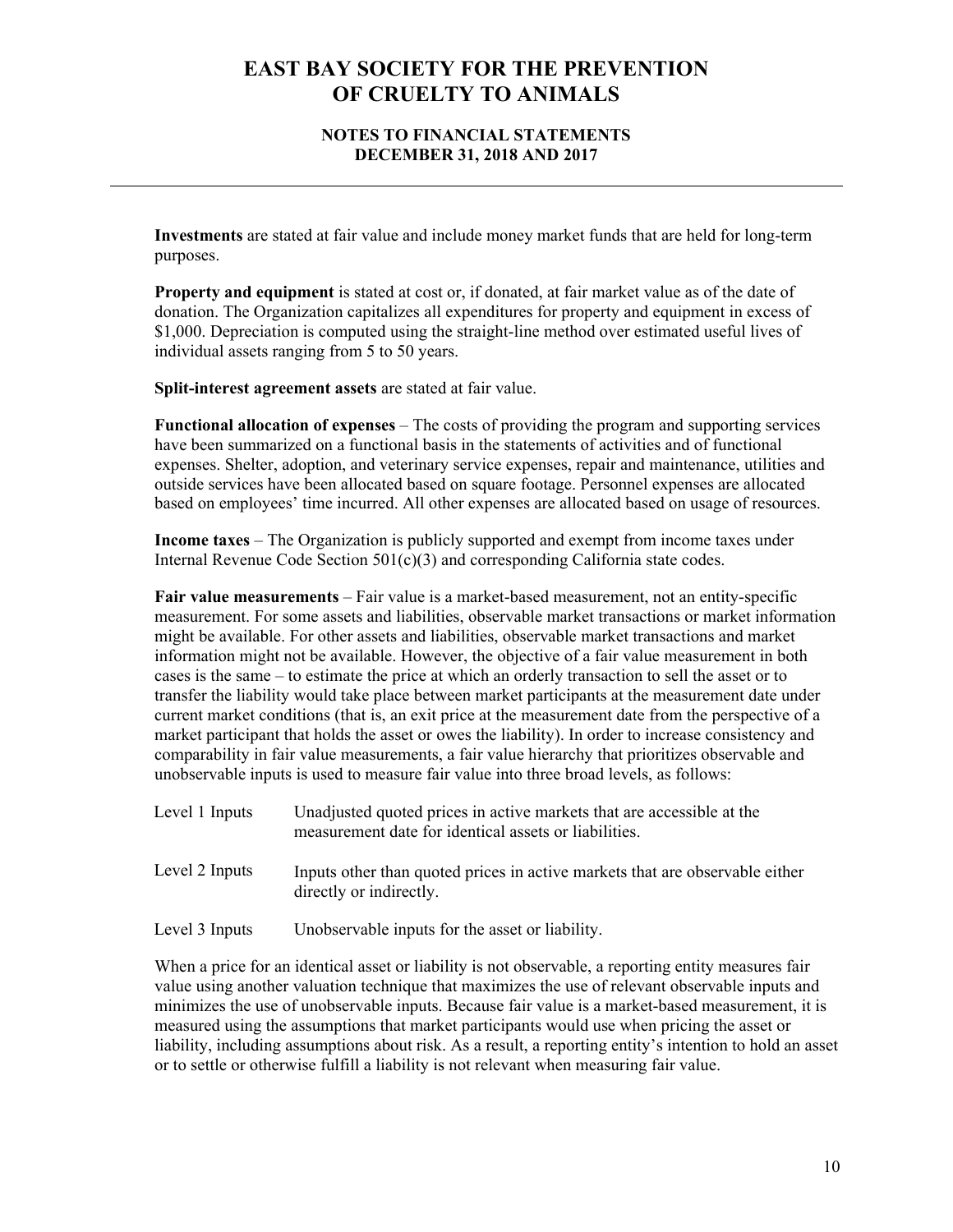### **NOTES TO FINANCIAL STATEMENTS DECEMBER 31, 2018 AND 2017**

**Use of estimates** – The preparation of financial statements in conformity with accounting principles generally accepted in the United States of America requires management to make estimates and assumptions that affect certain reported amounts and disclosures. Accordingly, actual results could differ from those estimates.

**Recent accounting pronouncements** – In August 2016, the Financial Accounting Standards Board (FASB) issued Accounting Standards Update (ASU) 2016-14, Not-for-Profit Entities (Topic 958), *Presentation of Financial Statements of Not-for-Profit Entities*. The update addresses the complexity and understandability of net asset classification, information about liquidity and availability of resources, and consistency in the type of information provided about expenses and investment return. The Organization has adjusted the presentation of these statements accordingly. The ASU has been applied retrospectively to all periods presented, with the exception of the liquidity disclosures, which have not been applied for the year ended December 31, 2017 as allowed by the transition guidance of this ASU.

In May 2014, the FASB issued ASU 2014-09, *Revenue from Contracts with Customers* (Topic 606). The new accounting standard develops a common standard that will remove inconsistencies in revenue requirements, improve comparability of revenue recognition practices, provide more useful information to users of financial statements and simplify the preparation of financial statements. Application of this statement is effective for the year ending December 31, 2019. The Organization is currently evaluating the impact this pronouncement will have on the financial statements.

In June 2018, the FASB issued ASU 2018-08, Topic 958, *Clarifying the Scope and the Accounting Guidance for Contributions Received and Contributions Made*. The new accounting standard clarifies and improves the guidance for (1) evaluating whether transactions should be accounted for as contributions within the scope of Topic 958 or as exchange transactions subject to other guidance and (2) determining whether a contribution is conditional. Application of this statement is effective for transactions in which the entity serves as the resource recipient for the year ending December 31, 2019. For transactions in which the entity serves as the resource provider, the statement is effective for the year ending December 31, 2020. The Organization is currently evaluating the impact this pronouncement will have on the financial statements.

In February 2016, the FASB issued ASU 2016-02, *Leases* (Topic 842). The new accounting standard requires lessees to recognize a lease liability measured on a discounted basis and a rightof-use asset for all leases with terms longer than 12 months. Application of this statement is effective for the year ending December 31, 2020. The Organization is currently evaluating the impact this pronouncement will have on the financial statements.

**Subsequent events** have been evaluated through May 20, 2019, the date the financial statements were issued. Management concluded that no material subsequent events have occurred since December 31, 2018 that require recognition or disclosure in such financial statements.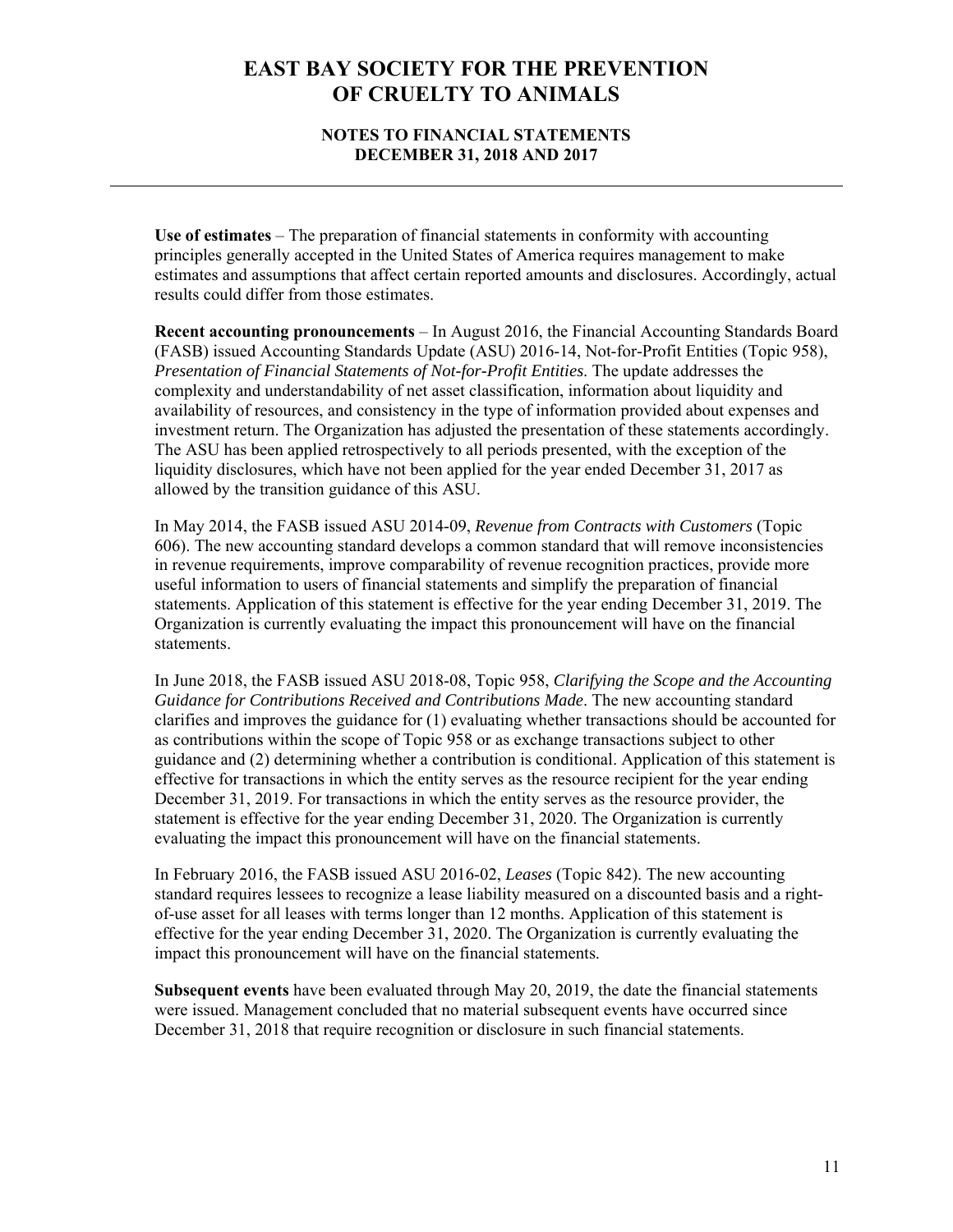### **NOTES TO FINANCIAL STATEMENTS DECEMBER 31, 2018 AND 2017**

### **3. LIQUIDITY AND AVAILABILITY OF RESOURCES**

The Organization's financial assets available within one year of the statement of financial position date for general expenditure are as follows for 2018:

| Cash                                                                  | S<br>707,278 |
|-----------------------------------------------------------------------|--------------|
| Investments                                                           | 14,821,566   |
| Accounts receivable                                                   | 30,357       |
| Contributions receivable                                              | 666,396      |
| Split-interest agreement assets                                       | 852,451      |
| Total financial assets                                                | 17,078,048   |
| Less:                                                                 |              |
| Amounts unavailable for general expenditures within one year, due to: |              |
| Restricted by donors with purpose restrictions (see Note 10)          | (1,926,825)  |
| Total financial assets available to management                        |              |
| for general expenditure within one year                               | \$15,151,223 |

As part of the Organization's liquidity management, cash in excess of daily requirements is invested in short-term investments and money market funds. Cash needs are met primarily from service revenue streams daily, with any shortfalls being met by drawings on savings and short-term investments. The Organization also has one line of credit in excess of \$6,204,000 to meet cash flow needs.

## **4. CONTRIBUTIONS RECEIVABLE**

The Organization recognizes contributions at their estimated fair value, on a nonrecurring basis, at the time the promise is made. Fair value is determined by calculating the present value of the estimated future cash flows. The discount rate used in determining the net present value of long – term contributions receivable was 5.5% and 6.5% at December 31, 2018 and 2017, respectively.

Contributions receivable consist of the following:

|                                                                                            | 2018                      | 2017                 |
|--------------------------------------------------------------------------------------------|---------------------------|----------------------|
| Gross contributions receivable                                                             | $$1,508,275$ $$1,045,249$ |                      |
| Less:<br>Discount on contributions receivable<br>Allowance for uncollectible contributions | (26,915)                  | (41, 498)<br>(3,500) |
| Contributions receivable, net                                                              | 1,481,360                 | \$1,000,251          |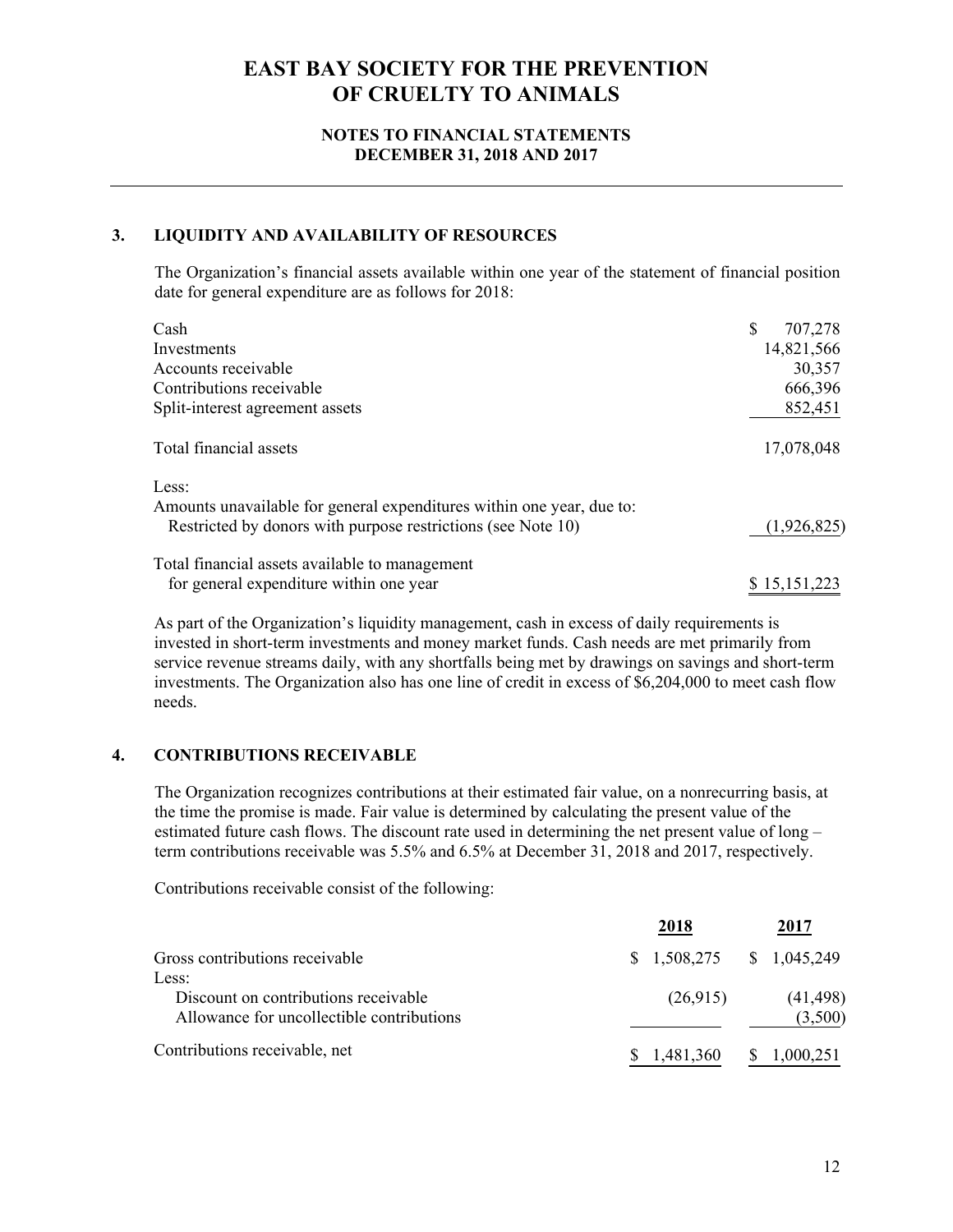### **NOTES TO FINANCIAL STATEMENTS DECEMBER 31, 2018 AND 2017**

Contributions receivable are due to be collected as follows:

|                                         | 2018      | 2017               |
|-----------------------------------------|-----------|--------------------|
| Within one year<br>In one to five years | 305,894   | 522,595<br>477,656 |
| Contributions receivable, net           | 1,481,360 | 1,000,251          |

#### **5. INVESTMENTS**

All investments are classified within Level 1 of the fair value hierarchy because they are valued using quoted market prices, broker or dealer quotations, or alternative pricing sources with reasonable levels of price transparency.

|                                                     | 2018                    | 2017                        |
|-----------------------------------------------------|-------------------------|-----------------------------|
| Mutual funds:                                       |                         |                             |
| Growth                                              | \$<br>3,900,958         | 4,531,637<br>$\mathbb{S}^-$ |
| Value                                               | 3,572,757               | 4,483,647                   |
| <b>Bonds</b>                                        | 3,526,384               | 6, 191, 258                 |
| Large blend                                         | 2,128,992               | 2,263,094                   |
| Industrials                                         | 69,307                  | 69,083                      |
| Mid-cap blend                                       | 54,481                  | 62,174                      |
| Foreign large blend                                 |                         | 149,160                     |
| Consumer goods                                      |                         | 3,115                       |
| <b>Utilities</b>                                    |                         | 1,093                       |
| Total mutual funds                                  | 13,252,879              | 17,754,261                  |
| Money market funds                                  | 1,568,687               | 39,597                      |
| Total                                               | \$14,821,566            | \$17,793,858                |
| Investment income (loss) consists of the following: |                         |                             |
|                                                     | 2018                    | 2017                        |
| Interest and dividends                              | $\mathbb{S}$<br>439,548 | \$<br>464,761               |
| Net unrealized and realized gain (loss)             | (1,019,126)             | 2,019,766                   |
| Total                                               | (579, 578)<br>\$        | 2,484,527<br>\$             |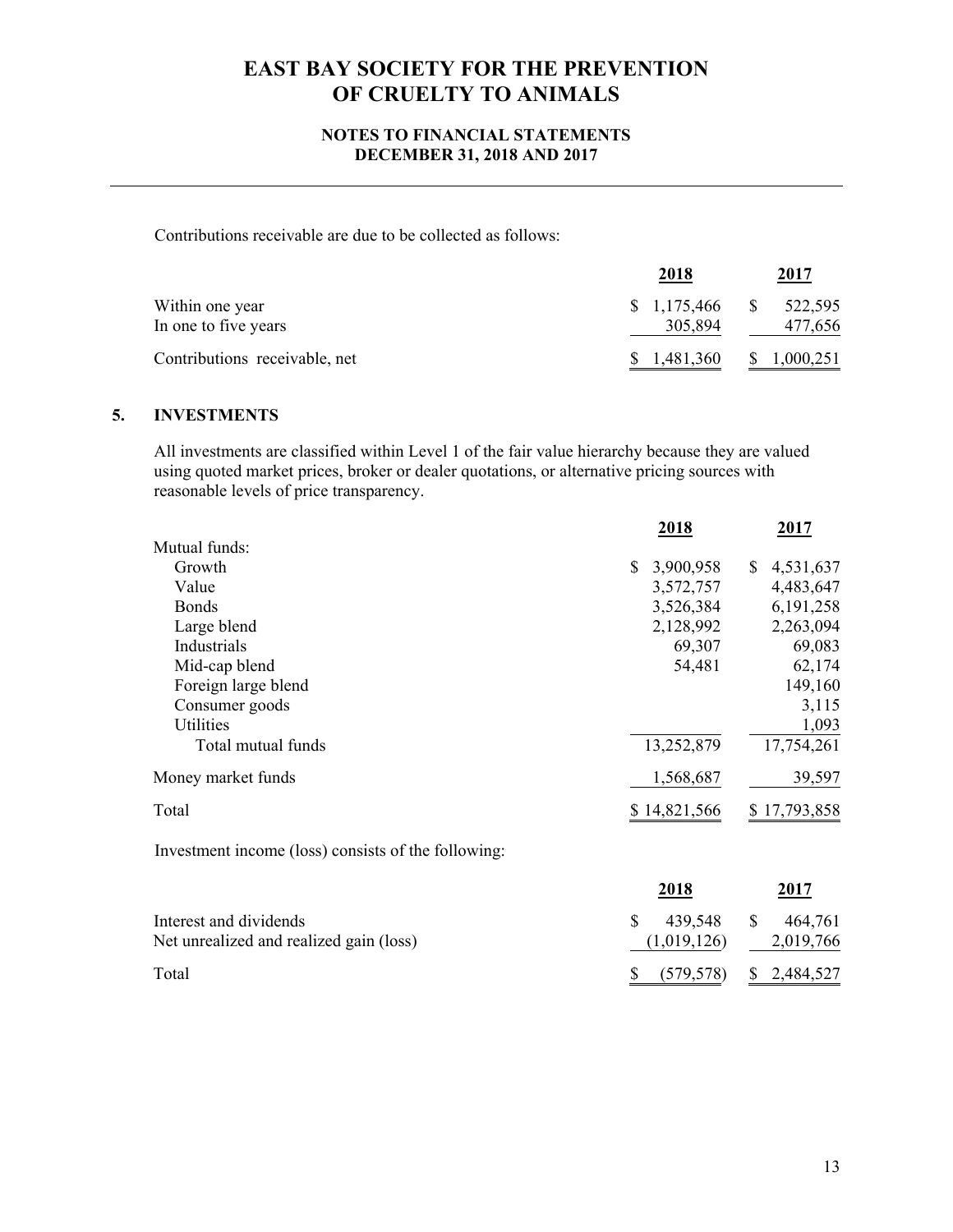#### **NOTES TO FINANCIAL STATEMENTS DECEMBER 31, 2018 AND 2017**

### **6. PROPERTY AND EQUIPMENT**

Property and equipment consists of the following:

|                                                | 2018         | 2017         |
|------------------------------------------------|--------------|--------------|
| Building and improvements                      | \$18,589,953 | \$18,554,087 |
| Land                                           | 55,410       | 55,410       |
| Equipment                                      | 1,182,527    | 1,234,522    |
| Memorial gardens                               | 19,545       | 20,085       |
| Total                                          | 19,847,435   | 19,864,104   |
| Less accumulated depreciation and amortization | (7,018,751)  | (6,480,655)  |
| Total                                          | \$12,828,684 | \$13,383,449 |

### **7. SPLIT-INTEREST AGREEMENT ASSETS**

Split-interest agreement assets include the estimated fair value of the Organization's interest in various irrevocable charitable remainder trusts held by third-party trustees for which the Organization is the remainder beneficiary as well as a perpetual trust in which the Organization has the irrevocable right to receive income on trust assets in perpetuity. The estimated fair value of these assets was determined with present value techniques using projected investment returns consistent with the composition of the asset portfolios, life expectancies, estimated future cash disbursements and discount rates ranging from 1.8% to 5.5% at December 31, 2018 and 2017, respectively. The Organization's charitable remainder trusts are classified within Level 3 of the fair value hierarchy because determination of the present value of future cash flows is based on little or no market data and requires management to develop their own assumptions.

|                                                           | 2018                      | 2017        |
|-----------------------------------------------------------|---------------------------|-------------|
| Beginning balance<br>Payout received on matured agreement | $$1,152,066$ $$1,404,043$ |             |
| Change in fair value of split-interest agreement assets   | (66,077)<br>(233, 538)    | (251, 977)  |
| Ending balance                                            | 852,451                   | \$1,152,066 |

#### **8. DEBT**

The Organization has a \$14,500,000 revolving line of credit with UBS Bank which was obtained to fund the redemption of the Organization's Bond and to renovate their Baldwin Street facility. The line of credit has a variable interest rate equal to the Bank's LIBOR rate plus 1.35% (3.08% and 2.91% at December 31, 2018 and 2017, respectively) and is due on demand with no established maturity date. There are no required payments under the line of credit; however, the Organization may repay any advance, in whole or part, at any time. The line of credit is secured by all of the Organization's assets. The outstanding balance of December 31, 2018 and 2017 was \$8,427,249 and \$8,296,003, respectively.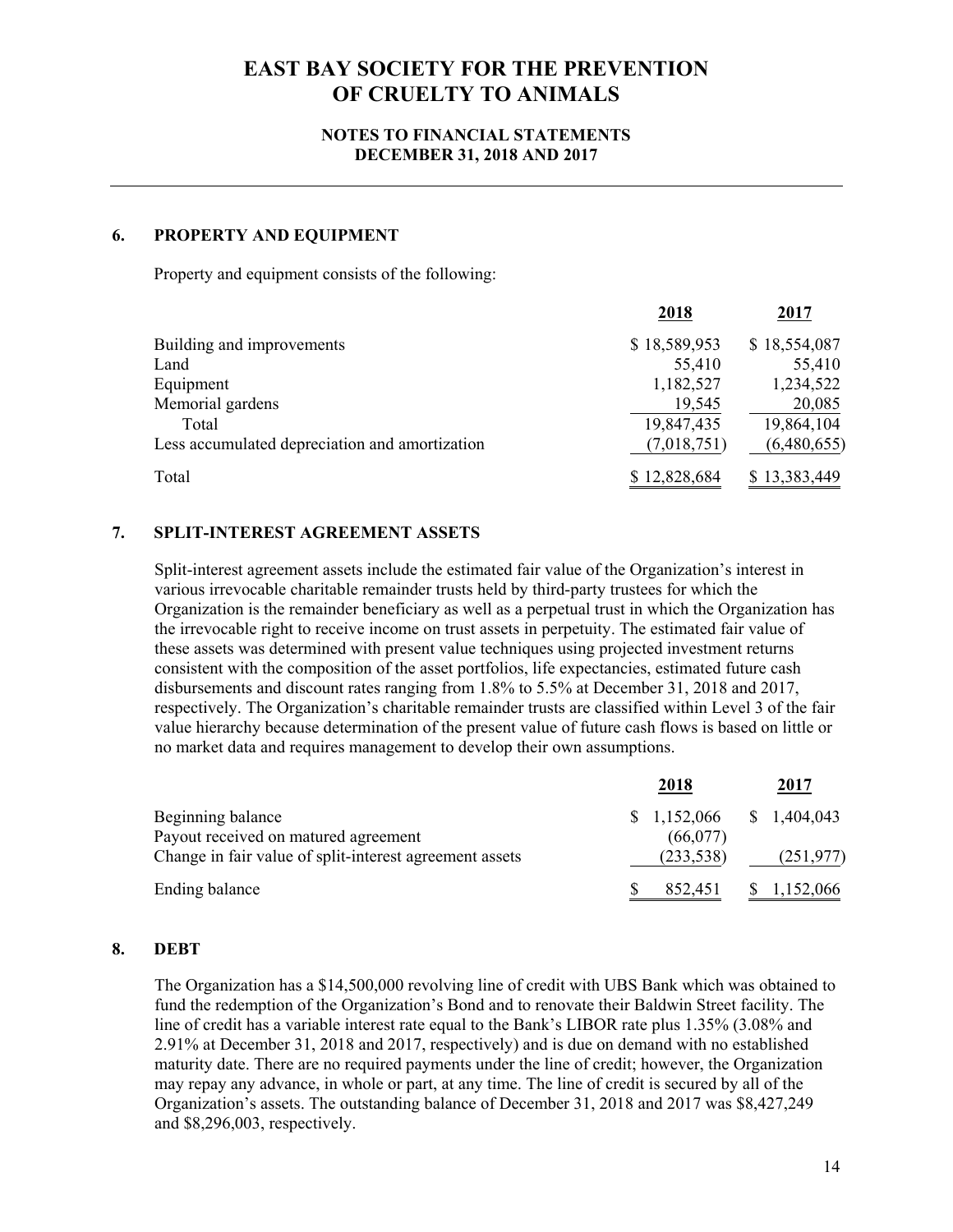### **NOTES TO FINANCIAL STATEMENTS DECEMBER 31, 2018 AND 2017**

The Organization has two \$250,000 fixed rate loans totaling \$500,000. Interest payments are due quarterly and principal is due in total upon maturity. The rate and maturity dates are as follows:

| Rate   | <b>Maturity Date</b> |
|--------|----------------------|
| 3.348% | March 9, 2020        |
| 4.074% | March 8, 2023        |

#### **9. LEASE COMMITMENTS**

#### **Spay and Neuter Clinic**

The Organization has an agreement that extends through 2030 to lease a facility for a spay and neuter clinic located in Oakland, California. The terms of the agreement provide for a monthly base rent of \$1,000 plus real estate taxes. The lease contains an option to purchase the property for \$500,000 which is exercisable during the period beginning each August 1 and ending each December 31 of every third year during the term of the lease. The Organization also leases equipment under non-cancelable operating leases expiring at various dates through 2023. Expense under operating lease agreements totaled \$115,551 and \$115,309 in 2018 and 2017, respectively.

Future minimum lease payments under these agreements are as follows:

| <b>Year ending December 31,</b> | Spay and<br>neuter clinic | Equipment |         | <b>Total</b> |         |
|---------------------------------|---------------------------|-----------|---------|--------------|---------|
| 2019                            | \$<br>52,392              | \$        | 58,500  | S            | 110,892 |
| 2020                            | 52,392                    |           | 51,868  |              | 104,260 |
| 2021                            | 52,392                    |           | 48,552  |              | 100,944 |
| 2022                            | 52,392                    |           | 24,257  |              | 76,649  |
| 2023                            | 52,392                    |           | 984     |              | 53,376  |
| Thereafter                      | 366,744                   |           |         |              | 366,744 |
| Total                           | S<br>628,704              | \$        | 184,161 |              | 812,865 |

The Organization has a long-term non-cancellable sublease agreement with an unrelated company that expires in February 2025. The minimum annual rental income to be received in the future is as follows:

#### **Year ending December 31,**

| 2019       | \$<br>73,740  |
|------------|---------------|
| 2020       | 75,672        |
| 2021       | 77,848        |
| 2022       | 80,188        |
| 2023       | 82,590        |
| Thereafter | 95,758        |
| Total      | \$<br>485,796 |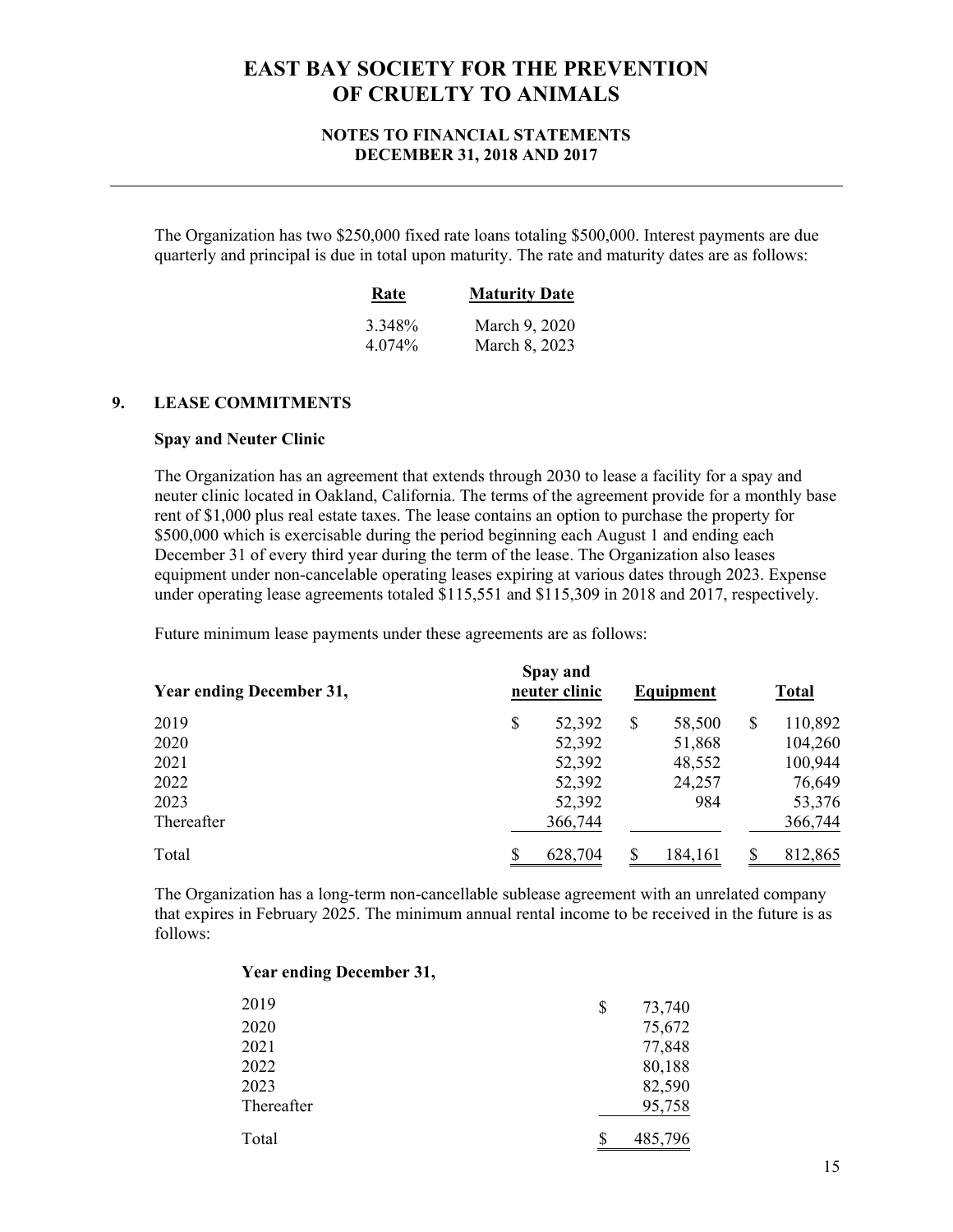### **NOTES TO FINANCIAL STATEMENTS DECEMBER 31, 2018 AND 2017**

#### **East Alameda County Facility**

The Organization has a 99-year agreement to lease property from the Alameda County Surplus Property Authority (landlord) on which a second facility providing animal adoption and spay and neuter services for the Eastern Alameda County area was constructed. The terms of the lease provide for annual rent of \$1 plus property taxes and utilities. Although the lease may be terminated at any time by the Organization after giving a 180-day notice, the landlord has the option to require the Organization to return the property to its original condition at the beginning of the lease. The landlord may only terminate the lease after 50 years.

### **10. NET ASSETS WITH DONOR RESTRICTIONS**

Net assets with donor restrictions consist of unexpended contributions restricted for the following:

|                                                                | 2018          |    | 2017      |
|----------------------------------------------------------------|---------------|----|-----------|
| Time restricted:                                               |               |    |           |
| Split-interest agreement assets                                | \$<br>313,026 | S  | 412,221   |
| Purpose restricted:                                            |               |    |           |
| Second Chance fund                                             | 462,500       |    | 552,500   |
| Sit Stay Home                                                  | 51,389        |    | 61,389    |
| Miscellaneous programs                                         | 4,375         |    | 20,149    |
| Restricted into perpetuity:                                    |               |    |           |
| Donor restricted endowment fund                                | 556,110       |    | 556,110   |
| Split-interest agreement asset – interest in a perpetual trust | 539,425       |    | 739,845   |
| Total                                                          | 1,926,825     | S. | 2,342,214 |

The Organization has a donor-restricted endowment fund. As required by GAAP, net assets associated with endowment funds, including funds designated by the Board of Directors to function as endowments, are classified and reported based on the existence or absence of donor-imposed restrictions.

The Organization classifies as net assets with donor restrictions (a) the original value of gifts donated to the permanent endowment, (b) accumulated unrealized appreciation and depreciation of endowment investments if directed by the donor gift instrument, (c) the original value of subsequent gifts to the permanent endowments, and (d) accumulations to the permanent endowment made in accordance with the direction of the applicable donor gift instrument at the time the accumulation is added to the fund.

Under the investment policy as approved by the Board of Directors, the primary investment objectives are to generate sufficient long term growth of capital, without undue exposure to risk, to enhance the Organization's ability to meet its present and future financial needs, as well as increase the real (adjusted for inflation) purchasing power of the investments.

There were no changes to the endowment fund during December 31, 2018 and 2017.